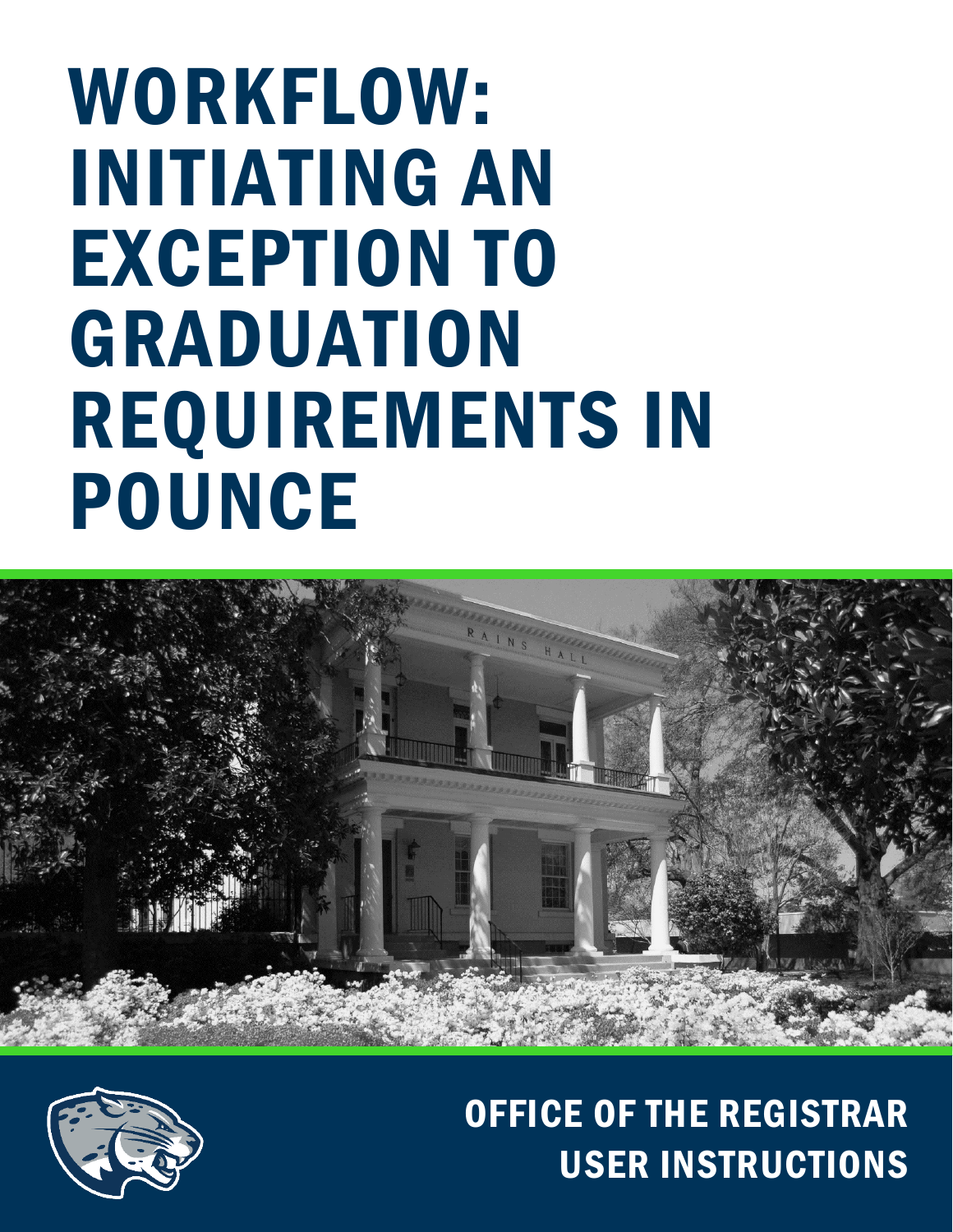### **TABLE OF CONTENTS**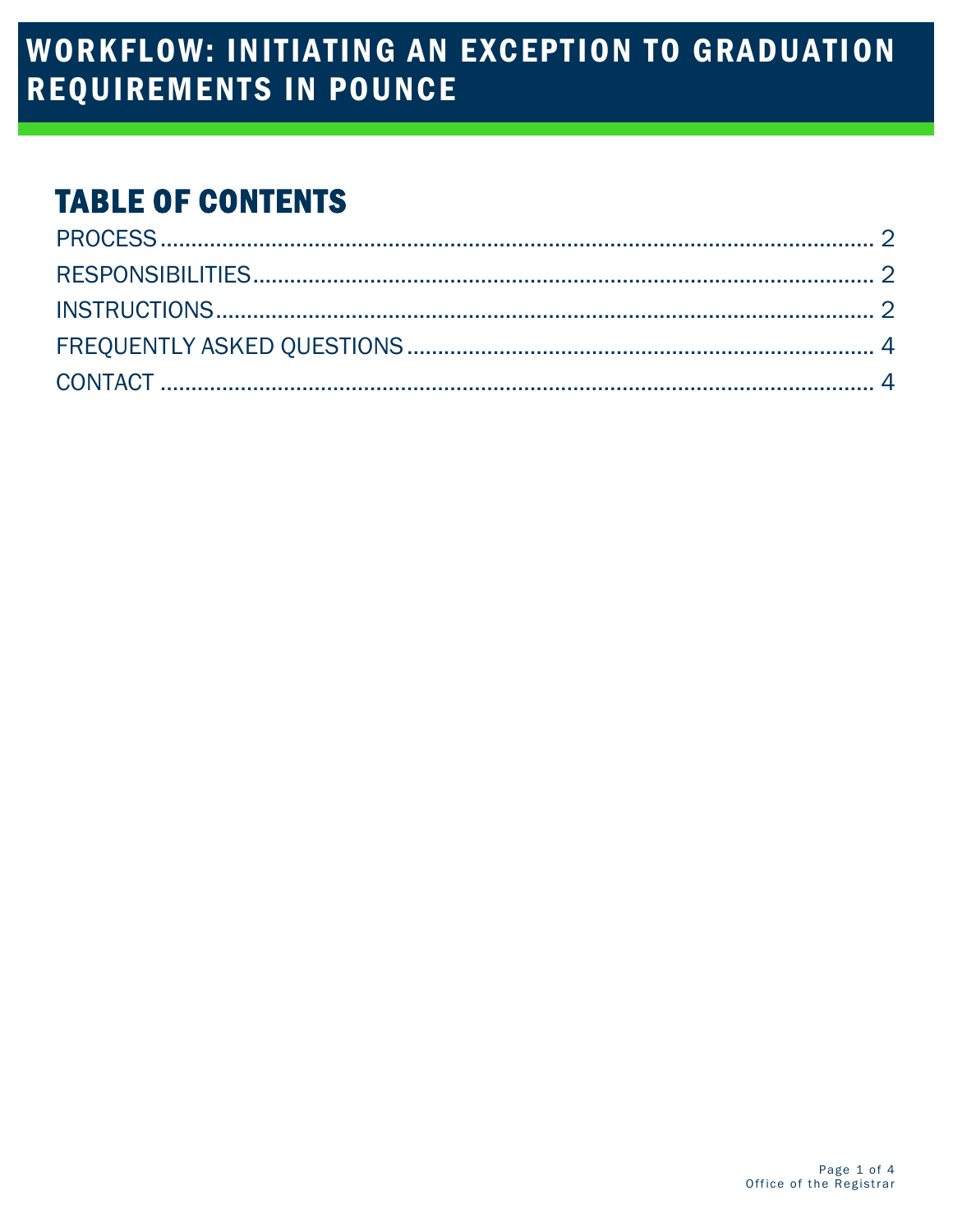### <span id="page-2-0"></span>PROCESS

Exceptions to graduation requirements are initiated via Pounce by student advisors or department chairs. Once submitted, the request is sent via Workflow for approval to the appropriate approvers. Upon final approval, exceptions to graduation requirements are processed in the Office of the Registrar within 2-3 business days.

# <span id="page-2-1"></span>RESPONSIBILITIES

Advisors should complete an exception to graduation requirements when a student wishes to seek approval for an exception to a graduation requirement or regulation.

# <span id="page-2-2"></span>INSTRUCTIONS

- 1. Log into Pounce using your NetID and password. [https://pounce.augusta.edu.](https://pounce.augusta.edu/)
- 2. Choose "Faculty Services" from the top menu.

| Personal Information Student Financial Aid Faculty Services |  |  |
|-------------------------------------------------------------|--|--|
| Gol<br>Search                                               |  |  |

Main Menu

3. Choose "Exception to Graduation Requirements" from the options. **Course Substitution** 

Anneal to Particinate in Commencement

**Exception to Graduation Requirements** 

**NELEASER SROPALE** 

© 2020 Ellucian Company L.P. and its affiliates.

4. Choose the current term then "Submit."

**Select a Term:** Spring 2018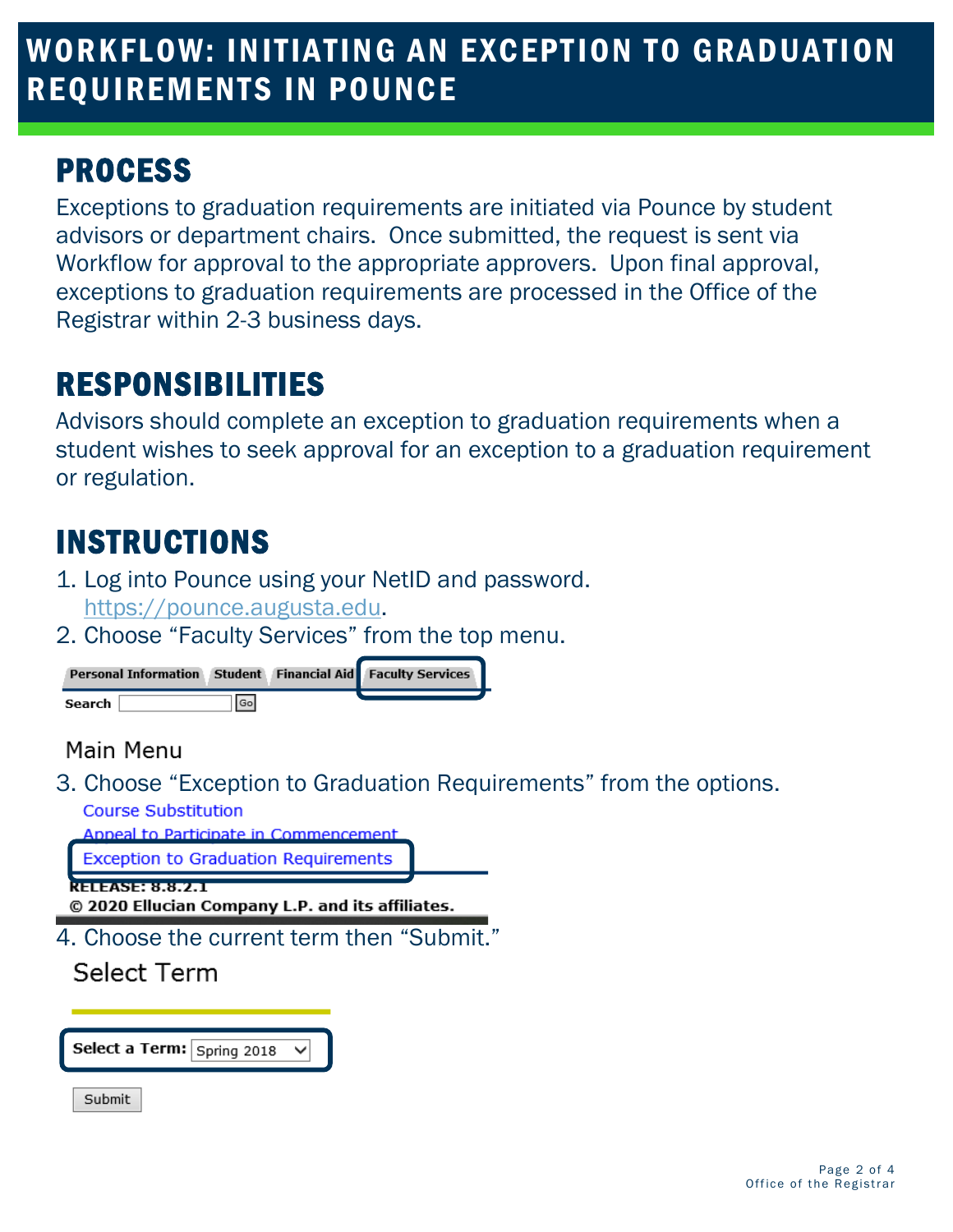5. Enter the Student ID for the student that you will be submitting an exception to graduation requirements for, then "Submit."

**Exception to Graduation Requirements** 

| ∼.<br>Student ID' |  |
|-------------------|--|
|                   |  |

Submit

**RELEASE: 9.0** 

© 2020 Ellucian Company L.P. and its affiliates.

6. Confirm the information listed under "Student Information" is correct. If the information is incorrect, please contact [jagtrax@augusta.edu](mailto:jagtrax@augusta.edu) and include the information that needs to be updated.

#### **Student Information**

| Student ID:         |
|---------------------|
| Name:               |
| Expected Grad Date: |
| Program:            |
| Degree:             |
| Major:              |
| Concentration:      |
| Minor:              |
| Double/Dual:        |
| Catalog Year:       |

**Request Information** 

### 7. Choose the appropriate response for "Graduation Application on File".

| Graduation Application on File:                                  | Select Option V               |  |
|------------------------------------------------------------------|-------------------------------|--|
| <b>Exception Requested:</b>                                      | Select Option<br>$\checkmark$ |  |
| If Other, please list request:                                   |                               |  |
| Provide a Justification for the exception requested:             |                               |  |
| 8. Choose the exception requested.<br><b>Request Information</b> |                               |  |
| Graduation Application on File:                                  | Soloct Ontion                 |  |
| Exception Requested:                                             | Select Option                 |  |
| IT Other, please list request.                                   |                               |  |
| Provide a Justification for the exception requested:             |                               |  |

9. If the exception needed is not in the dropdown from step 8, type in the exception in the "if other, please list request" box. If it is not "other", please